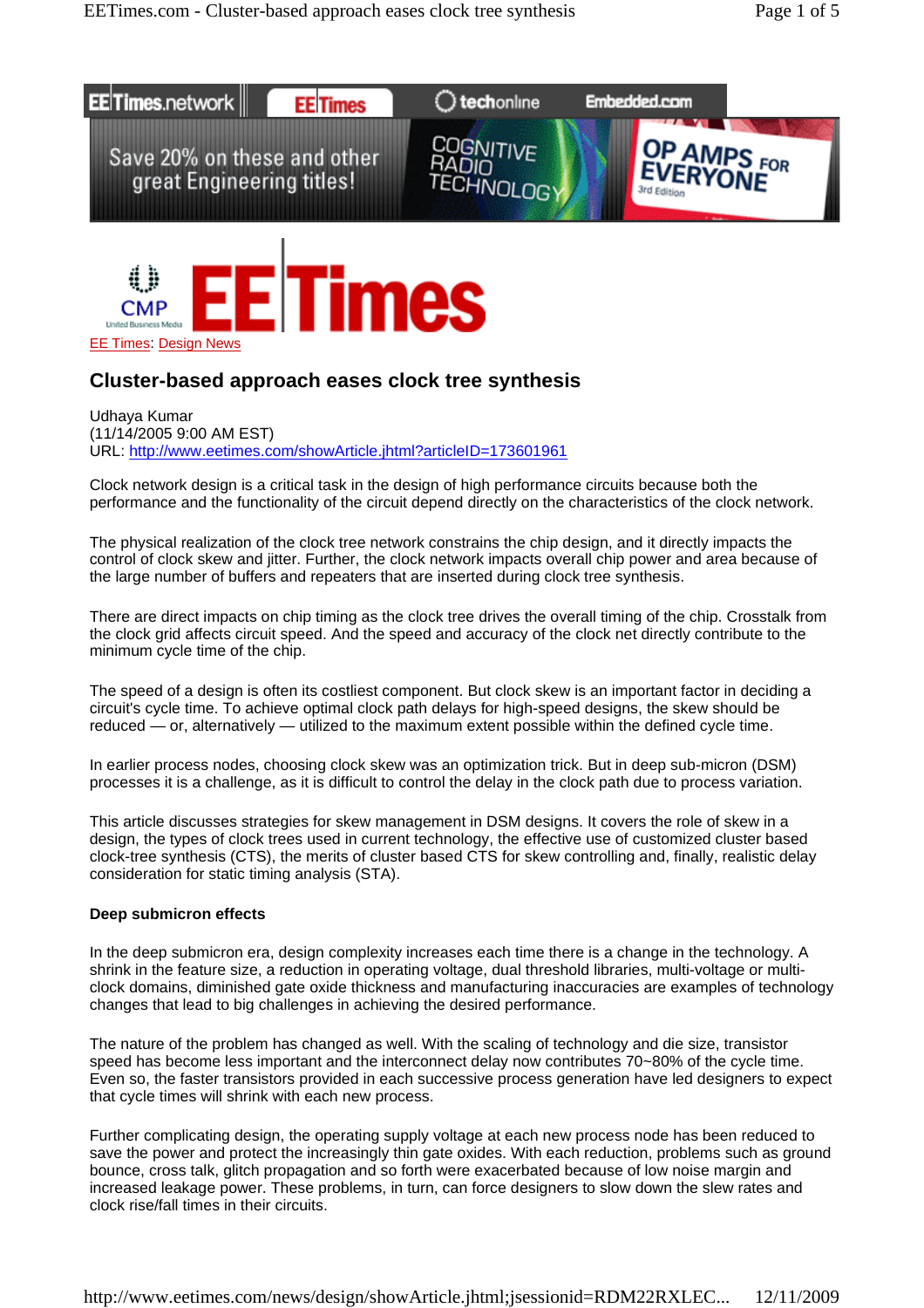But as a generalization, the most difficult part of the implementation of a design today is not one of these problems. It is managing the clock skew, with its profound impact on circuit timing.

# **Role of skew in a design**

Any factor that contributes delay to a clock net — a mismatch in the RC delay or buffering the clock network, for example — can contribute to skew. Variations in manufacturing also can contribute unwanted skew in the clock network. Since the maximum clock skew sets the lower bound for the circuit's clock period, the unwanted skew caused by process variation becomes the bottleneck for improving the clock frequency in high-frequency designs.

Let's start examining the problem by stating a definition. The clock delay of a register is the time needed for a clock-edge to propagate from the clock source to the register. Because of the net delays and/or buffer delays (together here called "insertion delay"), the clock edges reach the registers at different times. That is, each register receives the clock with a different insertion delay.

By definition, the clock skew is the difference between the longest insertion delay and the shortest insertion delay of a clock network. If d<sub>l</sub> and d<sub>c</sub> are the clock arrival time of launch and capture registers, then d<sub>l</sub> > d<sub>c</sub> leads to negative skew and d<sub>l</sub> < d<sub>c</sub> leads to positive skew. To make sure the clock operates within the required cycle time,

 $(d_c - d_l)$  must be no more than (min logic delay + register delay – hold) for hold

And

 $(d_l - d_c)$  must be no more than (cycle time – (max logic delay + register delay + setup)) for setup

One way to meet these constraints is simply to make the skew as close as possible to zero. But to achieve zero skew, the design needs to have a huge amount of buffer insertion and wire sizing, to make the insertion delay equal at all registers. Clearly, this may lead to unwanted area and power consumption.

Alternatively, a design may accept a small amount of skew in order to avoid blowing up area and power consumption. Controlling such non-zero skew is the critical part of clock tree synthesis. This article explains cluster-based clock tree synthesis, which delivers an optimal result on skew control.

## **Types of clock trees**

There are many clock tree structures used widely in the design industry, each of which has its own merits and demerits. We will discuss four structures in this article: H-tree (figure 1), balance tree (figure 2), the spine tree (figure 3) and distributed driven buffer tree (figure 4).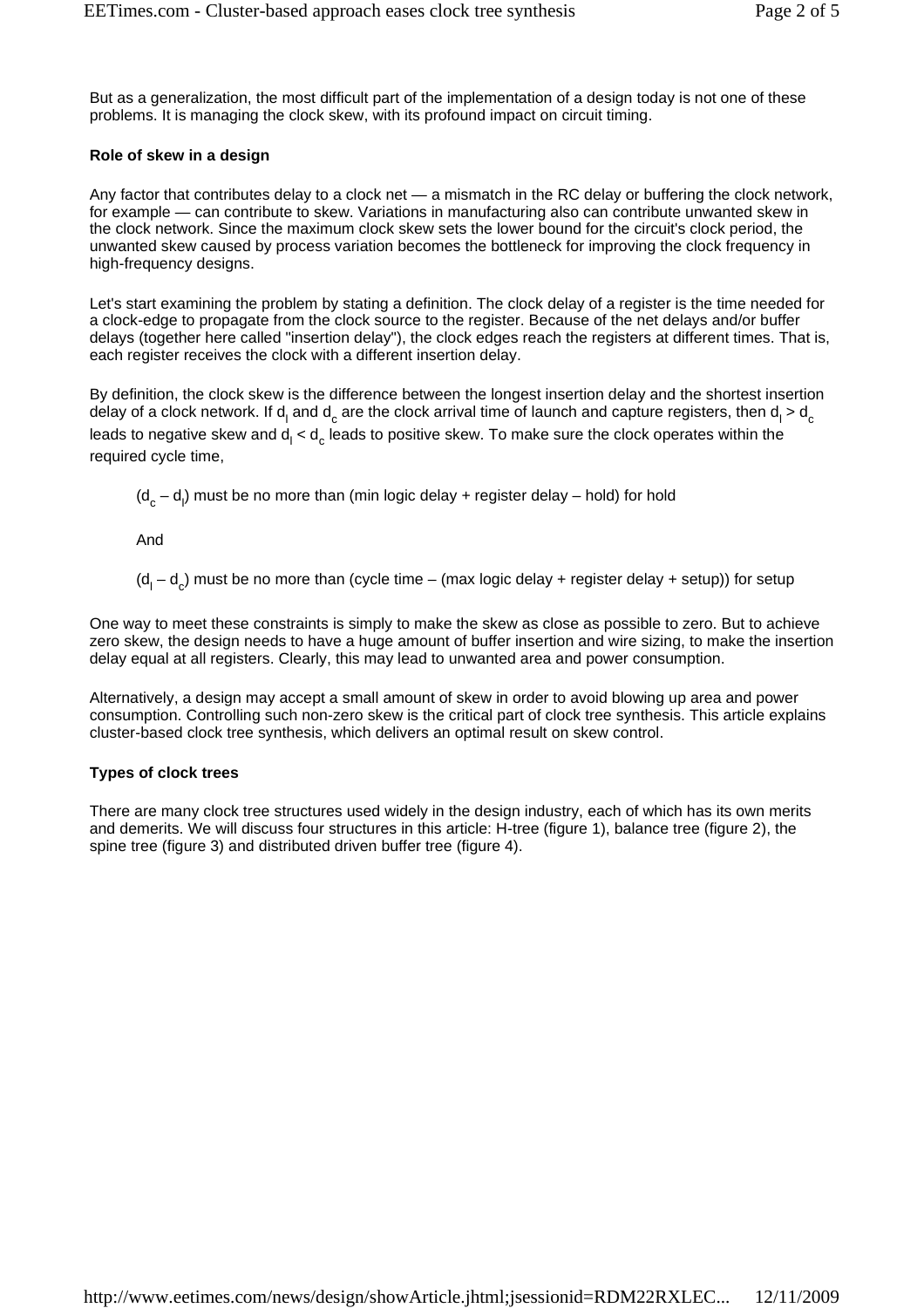

Figure 1 — Because of the balanced construction, it is easy to reduce clock skew in the H-tree clock structure. A disadvantage to this approach is that the fixed clock plan makes it difficult to fix register placement. It is rigid in fine-tuning the clock tree.



Figure 2 — Balanced tree makes it easy to adjust capacitance of the net to achieve the skew requirements. But the dummy cells used to balance the load increase area and power.

|                                                    |                                           |                                        | <u> Anglick School (1986), a shekara ta 1989 na shekara ta 1989 na shekara ta 1989 na shekara ta 1989 na shekara t</u> |                                                                                                                        |
|----------------------------------------------------|-------------------------------------------|----------------------------------------|------------------------------------------------------------------------------------------------------------------------|------------------------------------------------------------------------------------------------------------------------|
|                                                    |                                           |                                        | <u>in a tha ann an 19</u> an 19 an 19 an 19 an                                                                         |                                                                                                                        |
| the state of the state                             |                                           | <b>Controlled Bank Controlled Bank</b> |                                                                                                                        |                                                                                                                        |
|                                                    |                                           |                                        | a de anos de la filma de la contrada de                                                                                |                                                                                                                        |
| <b>The Company's Company's Company's Company's</b> | <b>The Contract of Contract of Street</b> | <b>Contract</b>                        |                                                                                                                        | <b>State of the Contract of the Contract of the Contract of the Contract of the Contract of the Contract of the Co</b> |
|                                                    |                                           |                                        |                                                                                                                        |                                                                                                                        |

Figure 3 — The spine tree arrangement makes it easy to reduce the skew. But it is heavily influenced by process parameters, and may have problems with phase delay.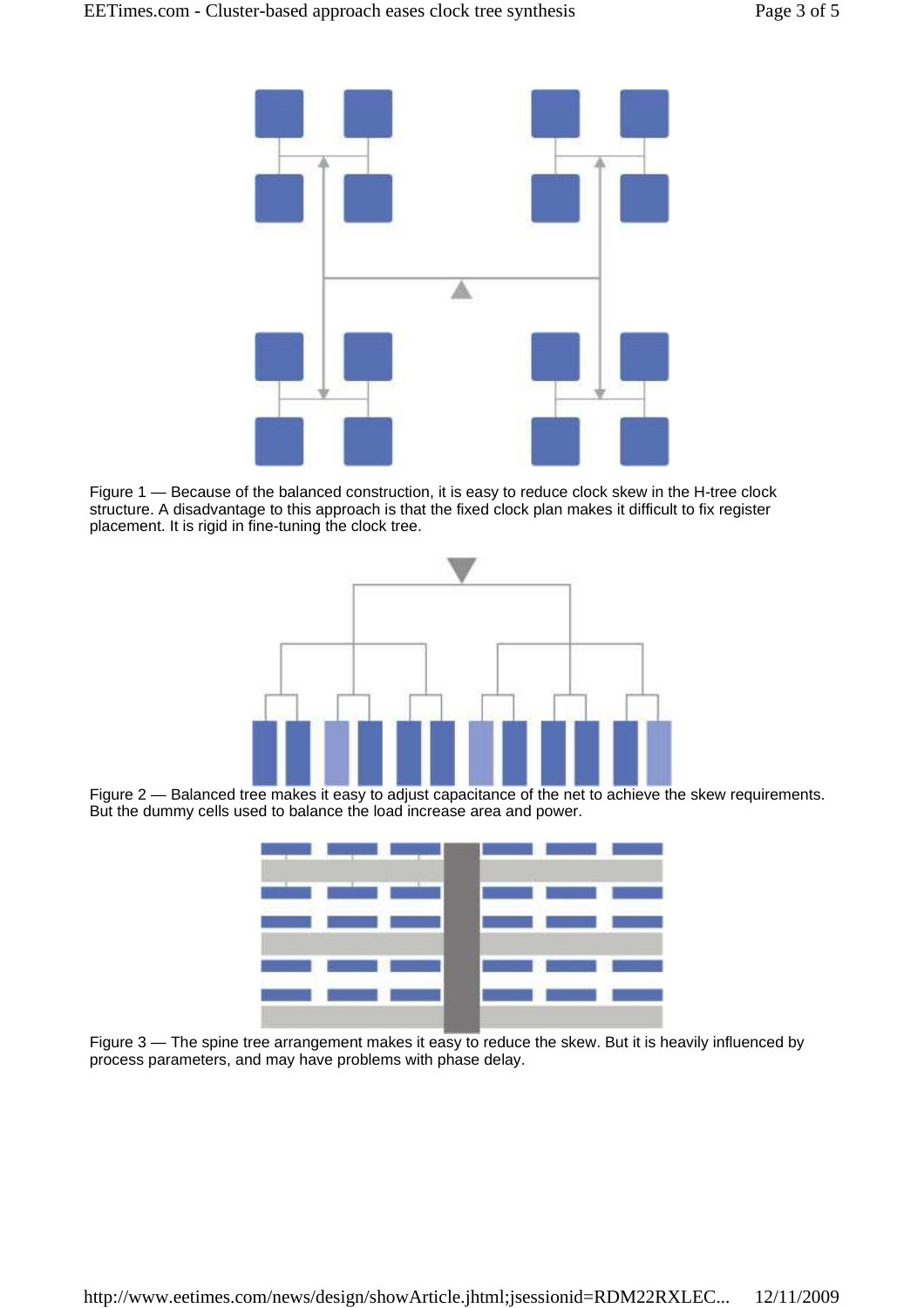

Figure 4 — Distributed driven buffer tree. Distributed buffers make it easy to reduce skew and power. Clock routing may not be an issue. However, since buffering is customized, it may be a less area efficient method.

#### **Cluster based CTS**

A better plan in principle would be to individually balance and distribute the clock from the source to each of the logic elements. If we were simply to lay out the logic and then route a clock signal to each logic element, using constant wire width and no buffers, then obviously the register furthest from the source will receive the clock with the greatest delay.

Delay can then be equalized by adding buffers/repeaters or lengthening the wires in the shorter nets so that the clock reaches all the registers at the same time. But this is not always true in practice, because in real life routing the clock directly from the source may not be possible in high speed and multi clock domains. A practical approach for such problems can be customized cluster-based clock tree synthesis.

In a customized cluster-based clock tree plan, the logic elements operated in a single clock domain or the logic with the same input timing registers are combined together to form a group. A reference register for each group is selected to establish a reference arrival time.

Initially these clusters are placed to meet the latency requirements based on the clock insertion delay from the source. These clusters can be individually optimized to minimize skew, so that the skew will be within the allowable range for the desired cycle time.

The cluster level routing can use any of the routing topologies mentioned above, based on the priorities of the design. For example, a cluster sensitive to skew can use H-tree or balanced-tree designs.

Obviously, the trade off between power, area and amount of buffers added into the network are to be preplanned before selecting a method for each group. It is not advisable to limit the performance based on the clock tree topology.

To implement the top-level clock network, it is better to use multiple-driven clock pins to form a spine over the entire clock tree network for the chip. This reduces the length of wire for buffers, which in turn means the design will need very few levels of buffer hierarchy. So this approach reduces the skew as well as latency. The following methods can be used for clock tree plan at either cluster level or top level to balance inbetween clusters.

At the top-level clock routing, the load balancing of clusters will result in less skew. The balance points at the top-level clock tree are defined, and wire length is also considered for identifying the optimal place for buffer insertion to improve the slew. Either a mesh topology that spans all the clusters or, alternatively, a classic tree structure with scaled metal widths in the branches can accomplish this purpose.

#### **Advantages of cluster based CTS**

In a deep submicron process, millions of gates and very high frequencies — sometimes multiple GigaHertz — are becoming normal. In order to achieve such high frequency requirements, the clock tree network